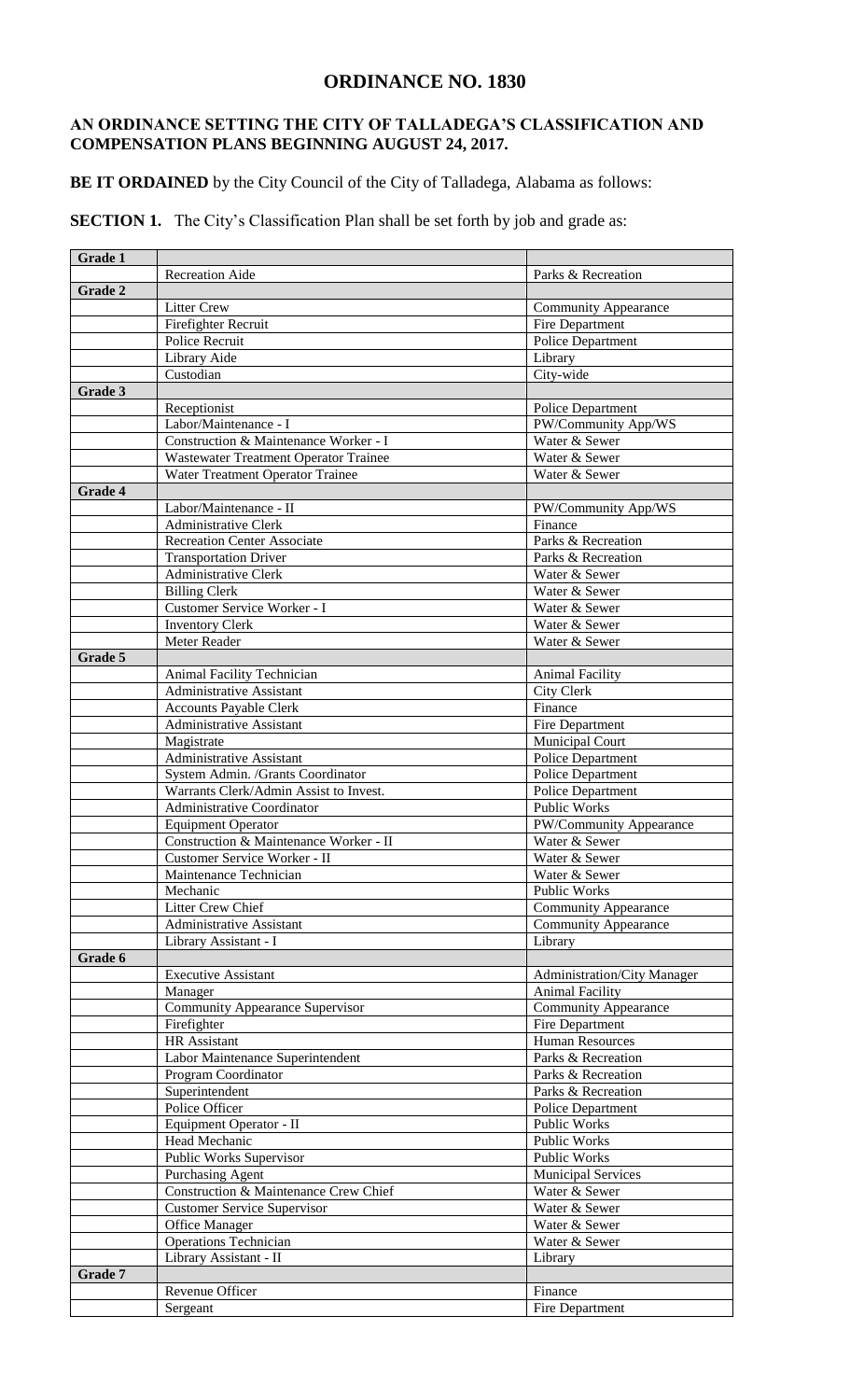|          | <b>Business Manager</b>                                | Library                     |  |  |  |  |
|----------|--------------------------------------------------------|-----------------------------|--|--|--|--|
|          | Programs Manager                                       | Parks & Recreation          |  |  |  |  |
|          | Athletics Coordinator                                  | Parks & Recreation          |  |  |  |  |
|          | Center & Nutrition Manager                             | Parks & Recreation          |  |  |  |  |
|          | Detective                                              | <b>Police Department</b>    |  |  |  |  |
|          | Sergeant - Administration                              | Police Department           |  |  |  |  |
|          | Sergeant - Patrol                                      | Police Department           |  |  |  |  |
|          | Task Force Agent                                       | Police Department           |  |  |  |  |
|          | Construction & Maintenance Supervisor                  | Water & Sewer               |  |  |  |  |
|          | <b>Wastewater Treatment Operator III</b>               | Water & Sewer               |  |  |  |  |
|          | Water Treatment Operator IV                            | Water & Sewer               |  |  |  |  |
| Grade 8  |                                                        |                             |  |  |  |  |
|          | <b>Building Inspector</b>                              | <b>Municipal Services</b>   |  |  |  |  |
|          | Code Enforcement Officer                               | <b>Municipal Services</b>   |  |  |  |  |
|          | Lieutenant                                             | Fire Department             |  |  |  |  |
|          | Lieutenant - Detective                                 | Police Department           |  |  |  |  |
|          | Lieutenant - Patrol                                    | Police Department           |  |  |  |  |
|          | Lieutenant - Training                                  | <b>Police Department</b>    |  |  |  |  |
|          | <b>Wasteater Treatment Supervisor</b>                  | Water & Sewer               |  |  |  |  |
|          | Water Treatment Supervisor                             | Water & Sewer               |  |  |  |  |
| Grade 9  |                                                        |                             |  |  |  |  |
|          | Captain                                                | Fire Department             |  |  |  |  |
|          | Librarian                                              | Library                     |  |  |  |  |
|          | <b>City Planner</b>                                    | <b>Municipal Services</b>   |  |  |  |  |
|          | Captain - Investigations                               | Police Department           |  |  |  |  |
|          | Captain - Operations                                   | Police Department           |  |  |  |  |
|          | <b>City Clerk</b>                                      | <b>City Clerk</b>           |  |  |  |  |
|          | Director                                               | <b>Community Appearance</b> |  |  |  |  |
|          | <b>Chief Court Clerk</b>                               | Municipal Court             |  |  |  |  |
| Grade 10 |                                                        |                             |  |  |  |  |
|          | <b>Assistant Fire Chief</b>                            | Fire Department             |  |  |  |  |
| Grade 11 |                                                        |                             |  |  |  |  |
|          | Director                                               | Finance                     |  |  |  |  |
|          | Director                                               | <b>Human Resources</b>      |  |  |  |  |
|          | Director                                               | Parks & Recreation          |  |  |  |  |
|          | Director                                               | <b>Municipal Services</b>   |  |  |  |  |
| Grade 12 |                                                        |                             |  |  |  |  |
|          | Fire Chief                                             | Fire Department             |  |  |  |  |
|          | Police Chief                                           | Police Department           |  |  |  |  |
|          | Director                                               | Public Works                |  |  |  |  |
|          | Director                                               | Water & Sewer               |  |  |  |  |
| Grade 13 |                                                        |                             |  |  |  |  |
|          | There are no jobs currently recommended for this grade |                             |  |  |  |  |
| Grade 14 |                                                        |                             |  |  |  |  |
|          | There are no jobs currently recommended for this grade |                             |  |  |  |  |
| Grade 15 |                                                        |                             |  |  |  |  |
|          | There are no jobs currently recommended for this grade |                             |  |  |  |  |

**SECTION 2.** The City's Compensation Plan shall be set forth by grade and step as:

| Step         |       | 2     | 3     | 4     | 5     | 6     | 7     | 8     | 9     | 10    | 11    | 12    | 13    | 14    | 15    |
|--------------|-------|-------|-------|-------|-------|-------|-------|-------|-------|-------|-------|-------|-------|-------|-------|
| Grade        |       |       |       |       |       |       |       |       |       |       |       |       |       |       |       |
|              | 9.00  | 9.28  | 9.57  | 9.87  | 10.18 | 10.50 | 10.83 | 11.17 | 11.53 | 11.89 | 12.26 | 12.65 | 13.04 | 13.45 | 13.87 |
| $\mathbf{2}$ | 10.08 | 10.40 | 10.72 | 11.06 | 11.41 | 11.77 | 12.13 | 12.52 | 12.91 | 13.31 | 13.73 | 14.16 | 14.61 | 15.07 | 15.54 |
| 3            | 11.29 | 11.64 | 12.01 | 12.39 | 12.78 | 13.18 | 13.59 | 14.02 | 14.46 | 14.91 | 15.38 | 15.86 | 16.36 | 16.87 | 17.40 |
| 4            | 12.64 | 13.04 | 13.45 | 13.87 | 14.31 | 14.76 | 15.22 | 15.70 | 16.19 | 16.70 | 17.23 | 17.77 | 18.32 | 18.90 | 19.49 |
| 5            | 14.16 | 14.61 | 15.06 | 15.54 | 16.03 | 16.53 | 17.05 | 17.58 | 18.14 | 18.71 | 19.29 | 19.90 | 20.52 | 21.17 | 21.83 |
| 6            | 15.86 | 16.36 | 16.87 | 17.40 | 17.95 | 18.51 | 19.09 | 19.69 | 20.31 | 20.95 | 21.61 | 22.29 | 22.99 | 23.71 | 24.45 |
| 7            | 17.76 | 18.32 | 18.90 | 19.49 | 20.10 | 20.73 | 21.39 | 22.06 | 22.75 | 23.46 | 24.20 | 24.96 | 25.74 | 26.55 | 27.39 |
| 8            | 19.90 | 20.52 | 21.17 | 21.83 | 22.52 | 23.22 | 23.95 | 24.70 | 25.48 | 26.28 | 27.10 | 27.96 | 28.83 | 29.74 | 30.67 |
| 9            | 22.28 | 22.98 | 23.71 | 24.45 | 25.22 | 26.01 | 26.83 | 27.67 | 28.54 | 29.43 | 30.36 | 31.31 | 32.29 | 33.31 | 34.35 |
| 10           | 24.96 | 25.74 | 26.55 | 27.38 | 28.24 | 29.13 | 30.04 | 30.99 | 31.96 | 32.96 | 34.00 | 35.07 | 36.17 | 37.30 | 38.48 |
| 11           | 27.95 | 28.83 | 29.74 | 30.67 | 31.63 | 32.63 | 33.65 | 34.71 | 35.80 | 36.92 | 38.08 | 39.28 | 40.51 | 41.78 | 43.09 |
| 12           | 31.31 | 32.29 | 33.30 | 34.35 | 35.43 | 36.54 | 37.69 | 38.87 | 40.09 | 41.35 | 42.65 | 43.99 | 45.37 | 46.79 | 48.26 |
| 13           | 35.06 | 36.16 | 37.30 | 38.47 | 39.68 | 40.93 | 42.21 | 43.54 | 44.90 | 46.31 | 47.77 | 49.27 | 50.81 | 52.41 | 54.06 |
| 14           | 39.27 | 40.50 | 41.78 | 43.09 | 44.44 | 45.84 | 47.28 | 48.76 | 50.29 | 51.87 | 53.50 | 55.18 | 56.91 | 58.70 | 60.54 |
| 15           | 48.98 | 45.37 | 46.79 | 48.26 | 49.77 | 51.34 | 52.95 | 54.61 | 56.33 | 58.10 | 59.92 | 61.80 | 63.74 | 65.74 | 67.81 |

**SECTION 3.** All sections of this ordinance are hereby declared to be severable, and if any word, phrase, clause, sentence, paragraph or section of this ordinance shall be declared unconstitutional or invalid by the